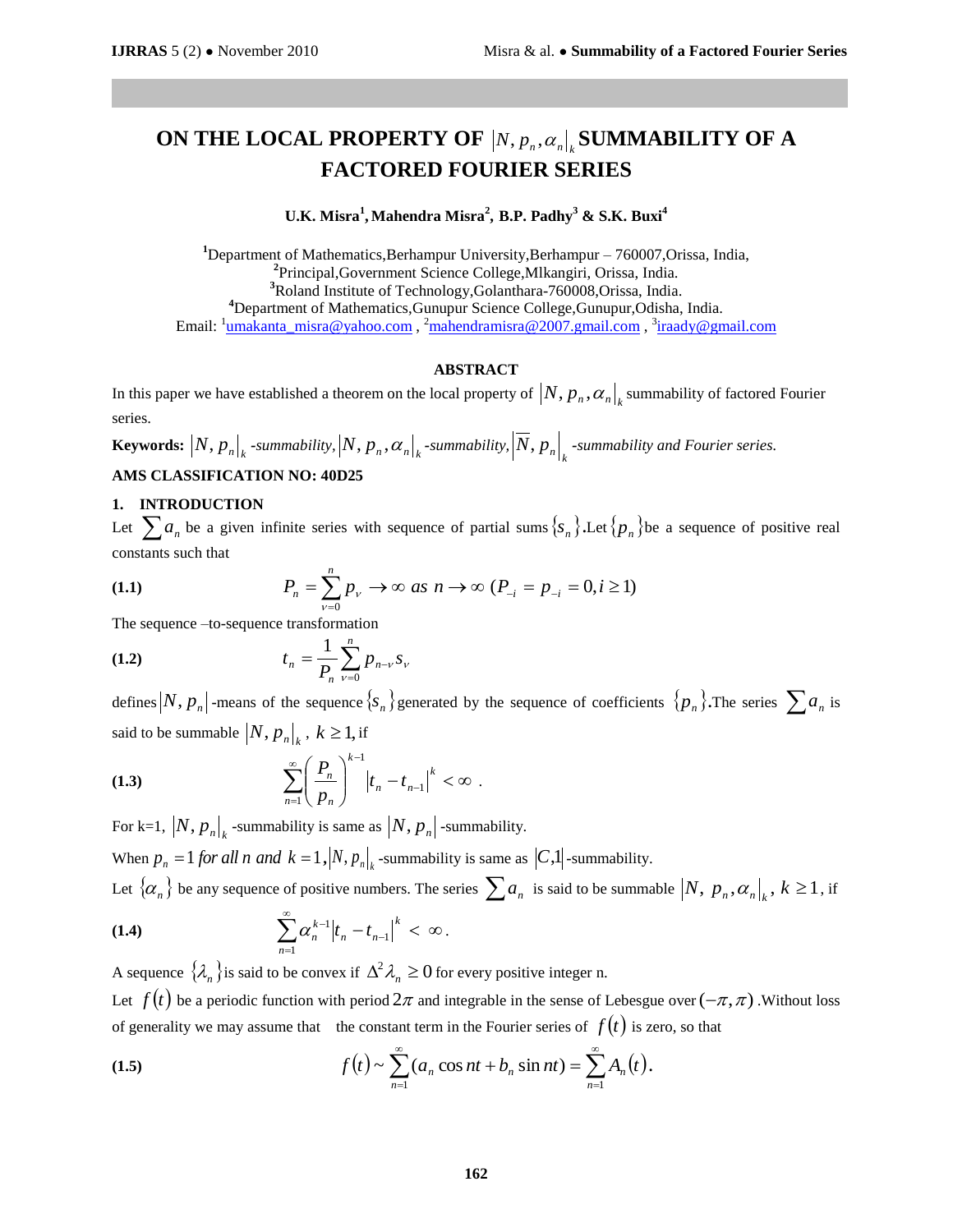## **2. KNOWN THEOREMS**

Dealing with the  $|N, p_n|_k$  -summability of an infinite series Bor[1] proved the following theorem:

#### **THEOREM:**

Let  $k \ge 1$  and let the sequences  $\{p_n\}$  and  $\{\lambda_n\}$  be such that

$$
\Delta X_n = O\bigg(\frac{1}{n}\bigg),\,
$$

(2.2) 
$$
\sum_{n=1}^{\infty} X_n^{k-1} \frac{|\lambda_n|^k + |\lambda_{n+1}|^k}{n} < \infty
$$

and

$$
(2.3) \qquad \sum_{n=1}^{\infty} (X_n^k + 1) |\Delta \lambda_n| < \infty,
$$

where  $X_n = \frac{1}{n}$ . *n n n np*  $X_n = \frac{P_n}{np}$ . Then the summability  $\left| \overline{N}, p_n \right|_k$  of the factored Fourier series  $\sum_{n=1}^{\infty}$  $=1$  $(t)$ *n*  $A_n(t)\lambda_n X_n$  at a point can

,

be ensured by the local property.

In this paper we have proved a theorem on the local property of  $|N, p_n, \alpha_n|$ <sub>k</sub> summability of factored Fourier series:

#### **3. MAIN THEOREM**

Let  $k \ge 1$ . Suppose  $\{\lambda_n\}$  be a convex sequence such that  $\sum n^{-1}\lambda_n$  is convergent and  $\{p_n\}$  be a sequence such that

$$
\Delta X_n = O\bigg(\frac{1}{n}\bigg),\,
$$

(3.2) 
$$
\frac{P_{n-r-1}}{P_n} = O\left(\frac{p_{n-r-1}}{P_{n-1}}\frac{P_r}{p_r}\right),
$$

(3.3) 
$$
\sum_{n=r+1}^{m+1} (\alpha_n)^{k-1} \frac{p_{n-r}}{P_n} = O\left(\frac{p_r}{P_r}\right),
$$

$$
\sum_{n=1}^{\infty} X_n^{k-1} \frac{\left|\lambda_n\right|^k}{n} < \infty ,
$$

and

$$
\sum_{n=1}^{\infty} X_n^{k-1} \frac{\left|\Delta \lambda_n\right|^k}{n} < \infty,
$$

where  $X_n = \frac{1}{n}$ . *n n n np*  $X_n = \frac{P_n}{P_n}$ . Then the summability  $|N, p_n, \alpha_n|_k$ ,  $k \ge 1$  of the factored Fourier series  $\sum_{n=1}^{\infty}$  $=1$  $(t)$ *n*  $A_n(t)\lambda_n X_n$  at a point can be ensured by the local property, where  $\{\alpha_n\}$  is a sequence of positive numbers.

In order to prove the above theorem we require the following lemma: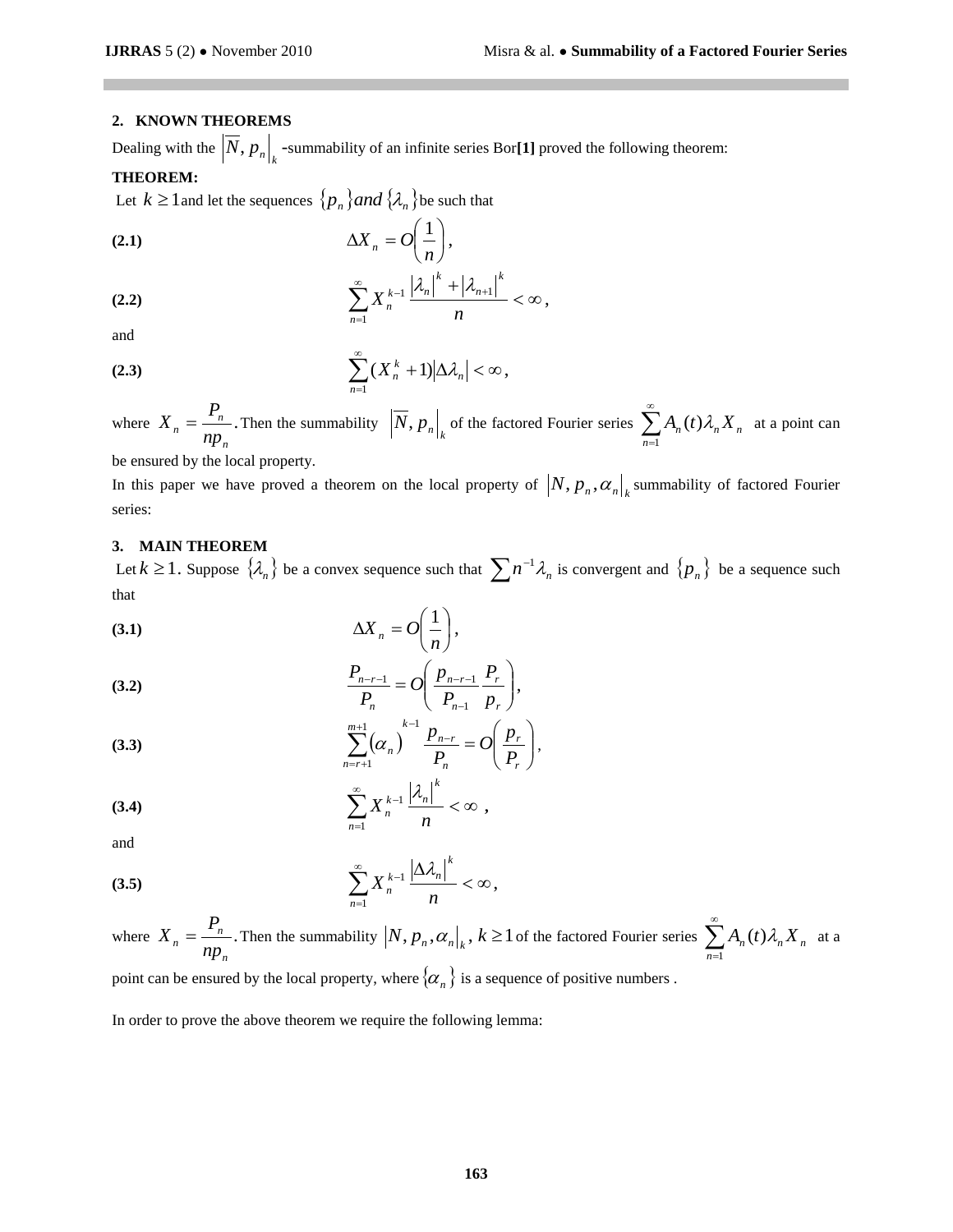# **4. LEMMA**

Let  $k \ge 1$ . Suppose  $\{\lambda_n\}$  be a convex sequence such that  $\sum n^{-1}\lambda_n$  is convergent and  $\{p_n\}$  be a sequence such that the conditions **(3.1)-(3.5)** are satisfied. If  $\{s_n\}$  is bounded then the series  $\sum_{n=1}^{\infty}$ *n*=1  $a_n \lambda_n X_n$  is  $|N, p_n, \alpha_n|_k$ summable, where  $\{\alpha_n\}$  is a sequence of positive numbers .

# **5. PROOF OF THE LEMMA**

Let  $\{T_n\}$  denote the  $|N, p_n|$  -mean of the series  $\sum_{n=1}^{\infty}$ *n*=1  $a_n \lambda_n X_n$ . Then by definition we have

$$
T_{n} = \frac{1}{P_{n}} \sum_{\nu=0}^{n} p_{n-\nu} \sum_{r=0}^{\nu} a_{r} \lambda_{r} X_{r}
$$
  
= 
$$
\frac{1}{P_{n}} \sum_{r=0}^{n} a_{r} \lambda_{r} X_{r} \sum_{\nu=r}^{n} p_{n-\nu}
$$
  
= 
$$
\frac{1}{P_{n}} \sum_{r=0}^{n} a_{r} \lambda_{r} X_{r} \sum_{\nu=r}^{n} p_{n-\nu}
$$
  
= 
$$
\frac{1}{P_{n}} \sum_{r=0}^{n} a_{r} P_{n-r} \lambda_{r} X_{r}
$$

Hence

$$
T_{n} - T_{n-1} = \frac{1}{P_{n}} \sum_{r=1}^{n} P_{n-r} a_{r} \lambda_{r} X_{r} - \frac{1}{P_{n-1}} \sum_{r=1}^{n-1} P_{n-r-1} a_{r} \lambda_{r} X_{r}
$$
  
\n
$$
= \sum_{r=1}^{n} \left( \frac{P_{n-r}}{P_{n}} - \frac{P_{n-r-1}}{P_{n-1}} \right) a_{r} \lambda_{r} X_{r}
$$
  
\n
$$
= \frac{1}{P_{n} P_{n-1}} \sum_{r=1}^{n} (P_{n-r} P_{n-1} - P_{n-r-1} P_{n}) a_{r} \lambda_{r} X_{r}
$$
  
\n
$$
= \frac{1}{P_{n} P_{n-1}} \left[ \sum_{r=1}^{n-1} \Delta \{ (P_{n-r} P_{n-1} - P_{n-r-1} P_{n}) \lambda_{r} X_{r} \} \right] \sum_{v=1}^{r} a_{v}
$$
  
\n
$$
= \frac{1}{P_{n} P_{n-1}} \left[ \sum_{r=1}^{n-1} (p_{n-r} P_{n-1} - p_{n-r-1} P_{n}) \lambda_{r} X_{r} S_{r} + \sum_{r=1}^{n-1} (P_{n-r-1} P_{n-1} - P_{n-r-2} P_{n}) \Delta \lambda_{r} X_{r} S_{r} + \sum_{r=1}^{n-1} (P_{n-r-1} P_{n-1} - P_{n-r-2} P_{n}) \lambda_{r+1} \Delta X_{r} S_{r} \right]
$$
  
\n(by Abel's transformation)

$$
= T_{n,1} + T_{n,2} + T_{n,3} + T_{n,4} + T_{n,5} + T_{n,6} \quad (say).
$$

To complete the theorem by using Minokowski's inequality, it is sufficient to show that

$$
\sum_{n=1}^{\infty} (\alpha_n)^{k-1} |T_{n,i}|^k < \infty \ \ \text{for} \ \ i = 1, 2, 3, 4, 5, 6.
$$

Now, we have

$$
\sum_{n=2}^{m+1} (\alpha_n)^{k-1} |T_{n,1}|^k = \sum_{n=2}^{m+1} (\alpha_n)^{k-1} \left| \frac{1}{P_n P_{n-1}} \sum_{r=1}^{n-1} p_{n-r} P_{n-1} \lambda_r X_r s_r \right|^k
$$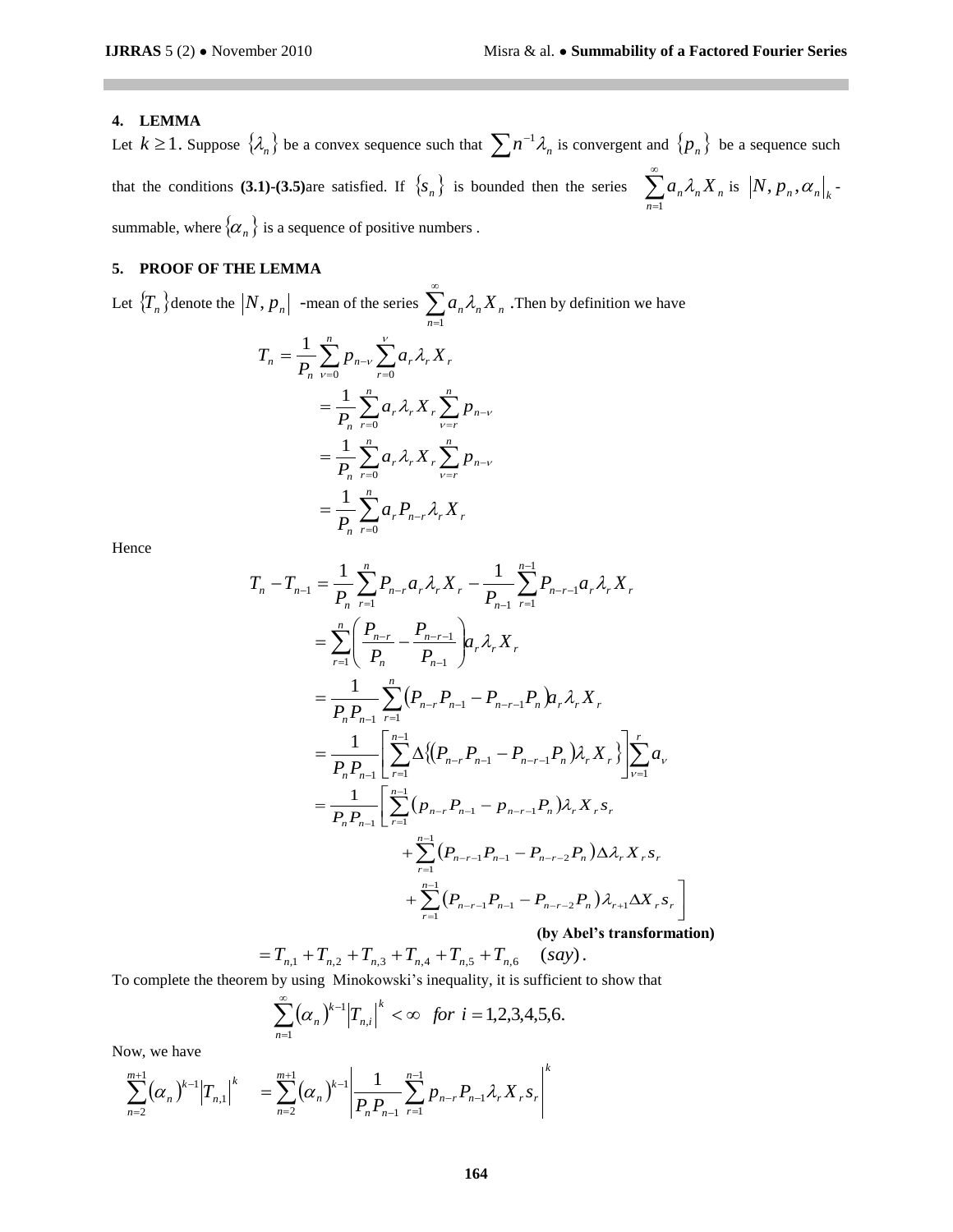$$
\leq \sum_{n=2}^{m+1} (\alpha_n)^{k-1} \frac{1}{P_n} \Biggl( \sum_{r=1}^{n-1} p_{n-r} |\lambda_r|^k |s_r|^k X_r^k \Biggr) \Biggl( \frac{1}{P_n} \sum_{r=1}^{n-1} p_{n-r} \Biggr)^{k-1}
$$
  
=  $O(1) \sum_{r=1}^{m} |\lambda_r|^k X_r^k \sum_{n=r+1}^{m+1} (\alpha_n)^{k-1} \Biggl( \frac{p_{n-r}}{P_n} \Biggr)$   
=  $O(1) \sum_{r=1}^{m} |\lambda_r|^k X_r^k \frac{p_r}{P_r}$ , by (3.3)  
=  $O(1) \sum_{r=1}^{m} |\lambda_r|^k X_r^{k-1} \frac{p_r}{P_r} \frac{P_r}{rp_r}$ , as  $X_n = \frac{P_n}{np_n}$   
=  $O(1) \sum_{r=1}^{m} X_r^{k-1} \frac{|\lambda_r|^k}{r}$   
=  $O(1)$  as  $m \to \infty$ , by (3.4).

Next,

 $\mathcal{L}^{\text{max}}_{\text{max}}$  , where  $\mathcal{L}^{\text{max}}_{\text{max}}$ 

$$
\sum_{n=2}^{m+1} (\alpha_n)^{k-1} |T_{n,2}|^k = \sum_{n=2}^{m+1} (\alpha_n)^{k-1} \left| \frac{1}{P_n P_{n-1}} \sum_{r=1}^{n-1} P_{n-r-1} P_n \lambda_r X_r s_r \right|^k
$$
  
\n
$$
\leq \sum_{n=2}^{m+1} (\alpha_n)^{k-1} \frac{1}{P_{n-1}} \left( \sum_{r=1}^{n-1} P_{n-r-1} |\lambda_r|^k |s_r|^k X_r^k \right) \left( \frac{1}{P_{n-1}} \sum_{r=1}^{n-1} P_{n-r-1} \right)^{k-1}
$$
  
\n
$$
= O(1) \sum_{r=1}^{m} |\lambda_r|^k X_r^k \sum_{n=r+1}^{m+1} (\alpha_n)^{k-1} \left( \frac{P_{n-r-1}}{P_{n-1}} \right)
$$
  
\n
$$
= O(1) \sum_{r=1}^{m} |\lambda_r|^k X_r^k \frac{P_r}{P_r} , \text{by (3.3)}
$$
  
\n
$$
= O(1) \sum_{r=1}^{m} |\lambda_r|^k X_r^{k-1} \frac{P_r}{P_r} \frac{P_r}{rp_r} , \text{as } X_n = \frac{P_n}{np_n}
$$
  
\n
$$
= O(1) \sum_{r=1}^{m} X_r^{k-1} \frac{|\lambda_r|^k}{r}
$$
  
\n
$$
= O(1) \text{ as } m \to \infty, \text{by (3.4)}.
$$

Further,

$$
\sum_{n=2}^{m+1} (\alpha_n)^{k-1} |T_{n,3}|^k = \sum_{n=2}^{m+1} (\alpha_n)^{k-1} \left| \frac{1}{P_n P_{n-1}} \sum_{r=1}^{n-1} P_{n-r-1} P_{n-1} \Delta \lambda_r X_r s_r \right|^k
$$
  

$$
\leq \sum_{n=2}^{m+1} (\alpha_n)^{k-1} \frac{1}{P_n} \left( \sum_{r=1}^{n-1} P_{n-r-1} |\Delta \lambda_r|^k |s_r|^k X_r^k \right) \left( \frac{1}{P_n} \sum_{r=1}^{n-1} P_{n-r-1} |\Delta \lambda_r| \right)^{k-1}
$$
  

$$
= O(1) \sum_{r=1}^{m} |\Delta \lambda_r|^k X_r^k \sum_{n=r+1}^{m+1} (\alpha_n)^{k-1} \left( \frac{P_{n-r-1}}{P_n} \right)
$$
  

$$
\left( \text{Since } \frac{1}{P_n} \sum_{r=1}^{n-1} P_{n-r-1} |\Delta \lambda_r| \leq \sum_{r=1}^{n-1} |\Delta \lambda_r| = O(1) \right)
$$
  

$$
= O(1) \sum_{r=1}^{m} |\Delta \lambda_r|^k X_r^k \frac{P_r}{P_r}, \text{by (3.3)}
$$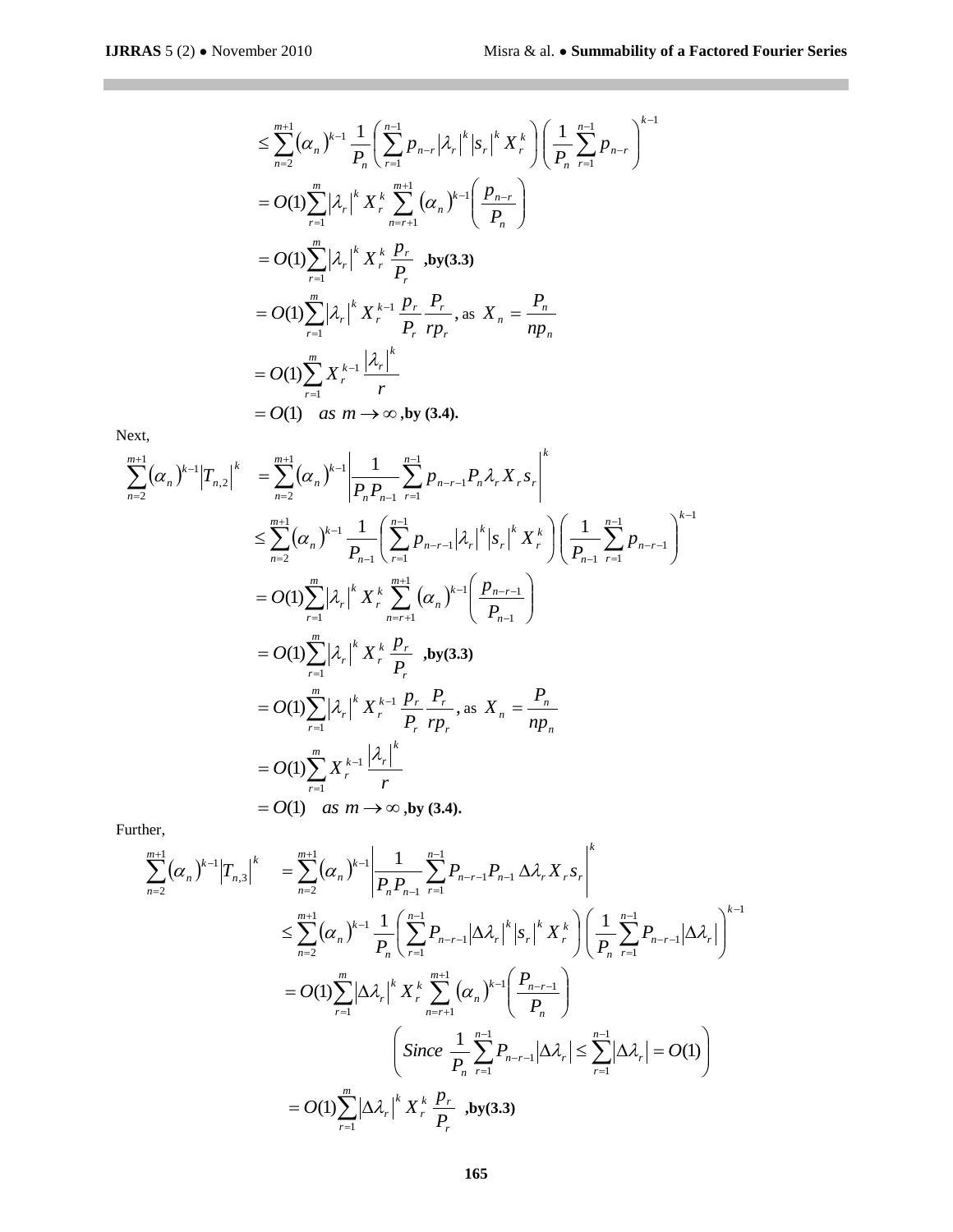$$
= O(1) \sum_{r=1}^{m} \left| \Delta \lambda_r \right|^k X_r^{k-1} \frac{p_r}{p_r} \frac{P_r}{rp_r}, \text{ as } X_n = \frac{P_n}{np_n}
$$

$$
= O(1) \sum_{r=1}^{m} X_r^{k-1} \frac{\left| \Delta \lambda_r \right|^k}{r}
$$

$$
= O(1) \quad \text{as } m \to \infty, \text{by (3.5).}
$$

Now,

$$
\sum_{n=2}^{m+1} (\alpha_n)^{k-1} |T_{n,4}|^{k} = \sum_{n=2}^{m+1} (\alpha_n)^{k-1} \left| \frac{1}{P_n P_{n-1}} \sum_{r=1}^{n-1} P_{n-r-2} P_n \Delta \lambda_r X_r s_r \right|^k
$$
  
\n
$$
\leq \sum_{n=2}^{m+1} (\alpha_n)^{k-1} \frac{1}{P_{n-1}} \left( \sum_{r=1}^{n-1} P_{n-r-2} |\Delta \lambda_r|^k |s_r|^k X_r^k \right) \left( \frac{1}{P_{n-1}} \sum_{r=1}^{n-1} P_{n-r-2} |\Delta \lambda_r| \right)^{k-1}
$$
  
\n
$$
= O(1) \sum_{r=1}^{m} |\Delta \lambda_r|^k X_r^k \sum_{n=r+1}^{m+1} (\alpha_n)^{k-1} \left( \frac{P_{n-r-2}}{P_{n-1}} \right), \text{ (as above)}
$$
  
\n
$$
= O(1) \sum_{r=1}^{m} |\Delta \lambda_r|^k X_r^k \frac{P_r}{P_r}, \text{ by (3.3)}
$$
  
\n
$$
= O(1) \sum_{r=1}^{m} |\Delta \lambda_r|^k X_r^{k-1} \frac{P_r}{P_r} \frac{P_r}{P_r}, \text{ as } X_n = \frac{P_n}{np_n}
$$
  
\n
$$
= O(1) \sum_{r=1}^{m} X_r^{k-1} \frac{|\Delta \lambda_r|^k}{r}
$$
  
\n
$$
= O(1) \text{ as } m \to \infty, \text{ by (3.5)}.
$$

Again

$$
\sum_{n=2}^{m+1} (\alpha_n)^{k-1} |T_{n,5}|^k = \sum_{n=2}^{m+1} (\alpha_n)^{k-1} \left| \frac{1}{P_n P_{n-1}} \sum_{r=1}^{n-1} P_{n-r-1} P_{n-1} \lambda_{r+1} \Delta X_r s_r \right|^k
$$
  
\n
$$
= \sum_{n=2}^{m+1} (\alpha_n)^{k-1} \left| \sum_{r=1}^{n-1} \frac{P_{n-r-1}}{P_n} \lambda_{r+1} \Delta X_r s_r \right|^k
$$
  
\n
$$
= \sum_{n=2}^{m+1} (\alpha_n)^{k-1} \left| \sum_{r=1}^{n-1} \frac{P_{n-r-1}}{P_{n-1}} \frac{P_r}{P_r} \lambda_{r+1} \Delta X_r s_r \right|^k \text{, by (3.2)}
$$
  
\n
$$
= \sum_{n=2}^{m+1} (\alpha_n)^{k-1} \left| \sum_{r=1}^{n-1} \frac{P_{n-r-1}}{P_{n-1}} \frac{P_r}{P_r} \lambda_{r+1} s_r \frac{1}{r} \right|^k \text{, by (3.1)}
$$
  
\n
$$
= \sum_{n=2}^{m+1} (\alpha_n)^{k-1} \left| \sum_{r=1}^{n-1} \frac{P_{n-r-1}}{P_{n-1}} \frac{P_r}{P_r} \lambda_{r+1} s_r X_r \frac{P_r}{P_r} \right|^k \text{, as } X_n = \frac{P_n}{np_n}
$$
  
\n
$$
= \sum_{n=2}^{m+1} (\alpha_n)^{k-1} \left\{ \sum_{r=1}^{n-1} \frac{P_{n-r-1}}{P_{n-1}} |\lambda_{r+1}|^k |s_r|^k X_r^k \right\} \left\{ \sum_{r=1}^{n-1} \frac{P_{n-r-1}}{P_{n-1}} \right\}^{k-1}
$$
  
\n
$$
= O(1) \sum_{r=1}^{m} |\lambda_{r+1}|^k X_r^k \sum_{n=r+1}^{m+1} (\alpha_n)^{k-1} \left( \frac{P_{n-r-1}}{P_{n-1}} \right)
$$